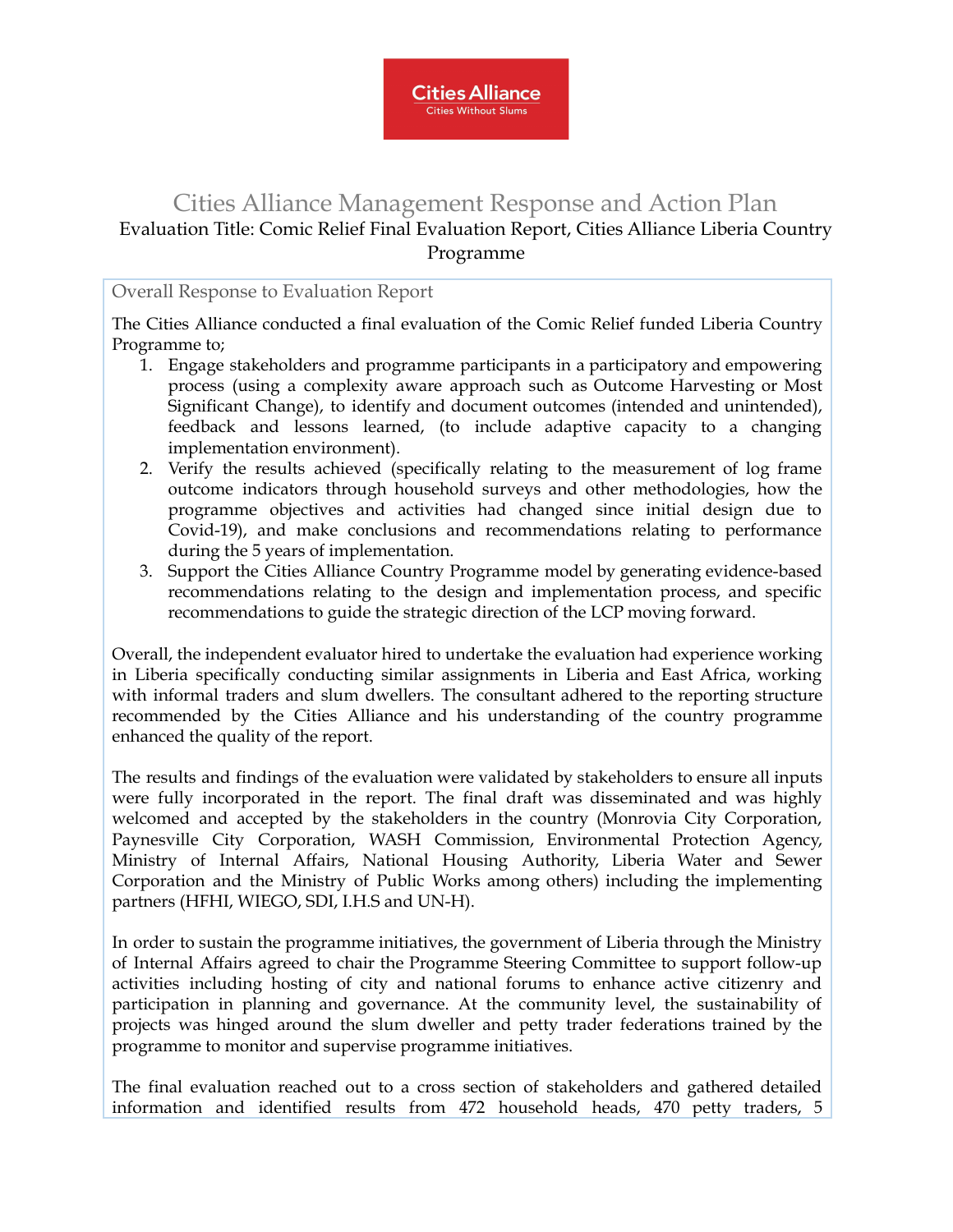

commissioners, and 7 national government officials, 20 local government officials over 50 federation members (FEPTIWUL and FOLUPS).

The evaluation was designed to combine qualitative and quantitative approaches and adopted a cross-sectional descriptive design. In addition, a participatory and empowering approach (outcome harvesting) was adopted in collection and analysis of Most Significant Change (MSC) stories to assess how the LCP impacted individual beneficiaries and communities within informal settlements. MSC stories were collected through a series of sequenced Focus Group Discussions (FGDs). The quantitative component collected data through Surveys from Households and Petty Traders, and conducted Longitudinal analysis of Baseline, Mid-Term and End-line data to assess the overall programme impact.

The considerable efforts made during the evaluation to engage programme participants and partners in both quantitative and qualitative data collection and feedback were greatly appreciated and provided the Programme with valuable information and independent insight for future programmes. Cities Alliance therefore welcomes this substantive evaluation of the Comic Relief funded Liberia Country Programme.

Cities Alliance is pleased to note that the evaluation confirmed that despite the challenges of delivering a complex programme in a complex environment, the Comic Relief funded Liberia Country Programme delivered transformative change in Greater Monrovia and delivered lasting impact for the urban poor. This key finding supports the Cities Alliance Country Programme model, which includes coordinated multi-level interventions from the national to settlement level, including capacity enhancement, participation and inclusion in the delivery of developmental results. Key evaluations conclusions include:

- The five-Year journey of the LCP transformed Greater Monrovia into an area characterised by active citizenship, inclusive governance, and resilient municipal service delivery drawing on an effective partnership between slum dwellers and pro poor local governments.
- The development of four key policy frameworks i.e., NUP diagnosis note and discussion paper, Greater Monrovia Urban Development Strategy, Slum Upgrading and Affordable Housing Framework, and the Voluntary Gender Responsive Relocation Policy Guidelines, has helped to counter the culture of eviction and exploitation of the urban poor.
- There is improved provision of slum upgrading and incremental housing solutions for the urban poor. The shift in the National Housing Authority's (NHA) approach towards addressing issues of people within the low-income pyramid triggered the development of the framework which has since been adopted by the authority.
- Adopting a multi-sectoral and multi-partner approach ensured long term Programme sustainability and brought greater coherence of effort.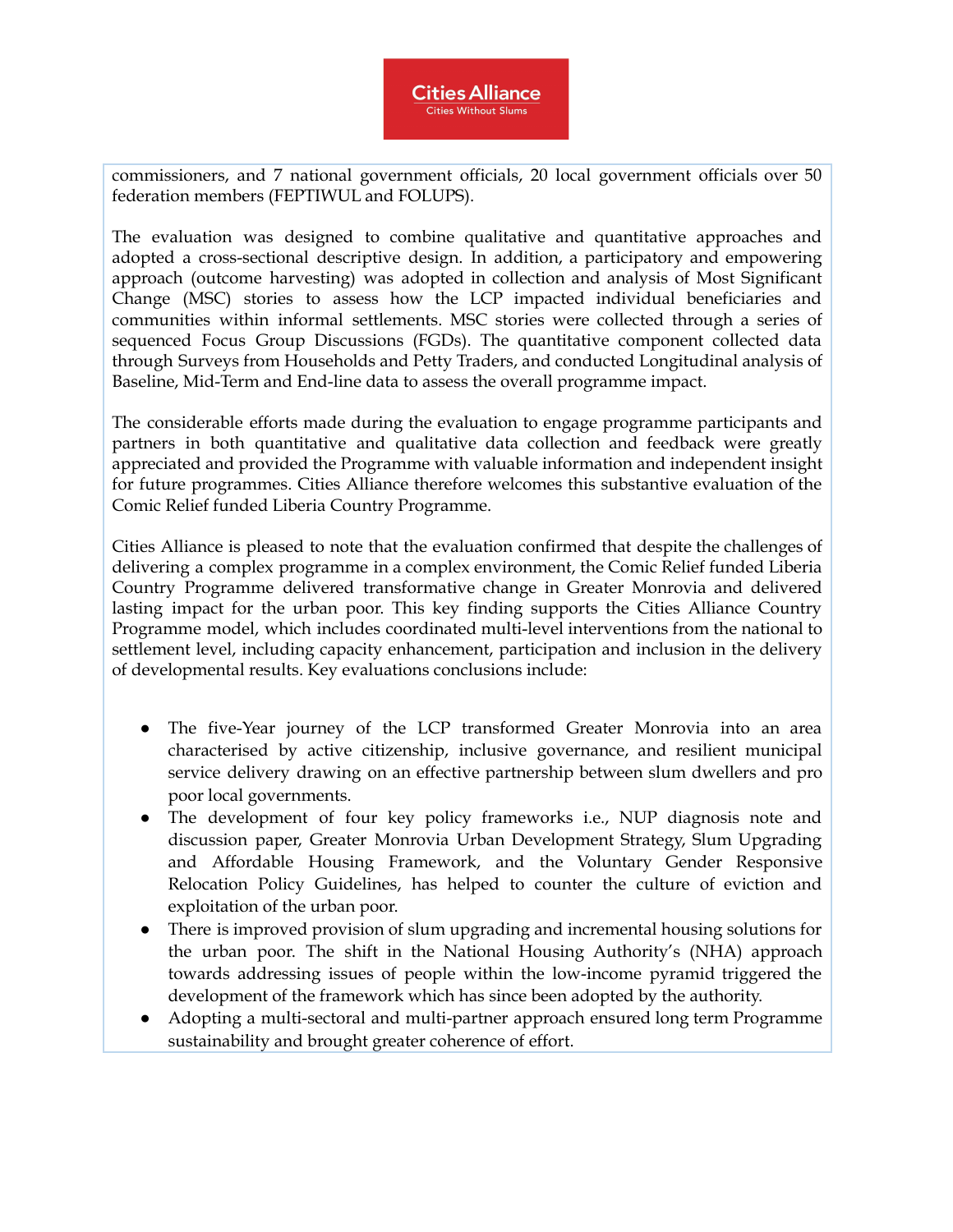• Prior to the outbreak of COVID-19, up to 66 Water kiosks had been installed in 25 communities. These were highly impactful in improving access to quality water during the COVID-19 pandemic.

**Cities Alliance Cities Without Slums** 

This management response to the evaluation results, conclusion and recommendations, which Cities Alliance overall accepts, will support the design of future programmes. This evaluation identified learning and key recommendations which are seen as critical to Programme impact including:

- The need for partners to have in-country presence with well-structured offices capacitated with adequate human resource to provide implementation support to their local affiliates.
- The need for a comprehensive approach to slum upgrading to focus on the entire Greater Monrovia, and deal with the systemic failures that gave rise to existing slums.
- Institutionalising participatory planning within local government structures.
- The need for Greater Monrovia to move towards a system of functional multi-level governance, which is a foundational element to advancing urbanisation.
- The need for national budget allocations to the LGA's to fund operations because they are not included in the Liberia National Budget.

Cities Alliance values this pause for reflection and invited the Programme partners to undertake a similar process to respond to their specific recommendations.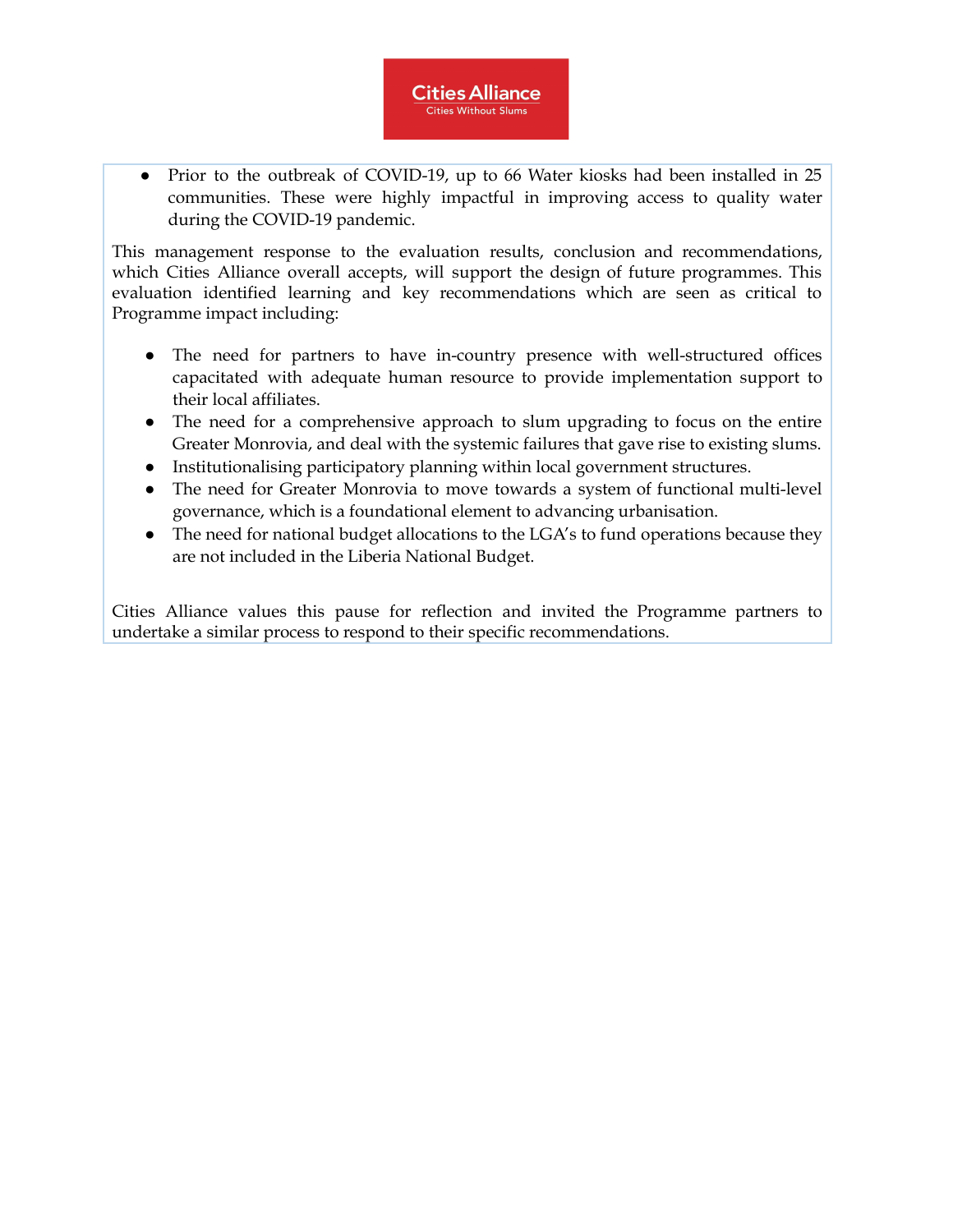

Response to Recommendations and Action Plan

| <b>Overall Recommendations</b> <sup>1</sup><br><b>Cities Alliance</b>                                                                                                                                                                                                                                                                                                                                                                                                                                                                                      | Accepted<br><sub>or</sub><br><b>Rejected</b> | <b>Comments</b>                                                                                                                                                                                                                                                                                                                                                                                                                                                                                                                                                                                                                | <b>Actions</b>   |                                                                                                                                                                                                                                |
|------------------------------------------------------------------------------------------------------------------------------------------------------------------------------------------------------------------------------------------------------------------------------------------------------------------------------------------------------------------------------------------------------------------------------------------------------------------------------------------------------------------------------------------------------------|----------------------------------------------|--------------------------------------------------------------------------------------------------------------------------------------------------------------------------------------------------------------------------------------------------------------------------------------------------------------------------------------------------------------------------------------------------------------------------------------------------------------------------------------------------------------------------------------------------------------------------------------------------------------------------------|------------------|--------------------------------------------------------------------------------------------------------------------------------------------------------------------------------------------------------------------------------|
| Formulation of the National Urban Policy: It is therefore<br>imperative that formulation and implementation of the<br>NUP phases are completed and capacity is built to ensure<br>the NUP is implemented with a methodology that is clearly<br>defined and understood by all stakeholders.                                                                                                                                                                                                                                                                 | Partially<br>accepted                        | This recommendation is partially accepted. Cities Alliance<br>committed to funding two phases of the National Urban<br>Policy (Feasibility and Diagnostic phases) however the<br>UN-Habitat as a member of Cities Alliance secured additional<br>funding to formulate the policy document.                                                                                                                                                                                                                                                                                                                                     |                  | Cities Alliance will<br>continue to provide<br>technical support in<br>the formulation of the<br>policy document.                                                                                                              |
| use planning, cadastral surveying,<br>Land<br>land<br>registration and legalisation processes and procedures is<br>a critical emerging urban planning tool directly linked<br>to community level development. There is a need for<br>future programming to support land regularisation<br>initiatives. Cities Alliance should leverage the platforms<br>and buy-in established with the government to propel<br>current land regularisation guidelines to pilot a project but<br>also elevate the guidelines to the legislature for policy<br>endorsement. | Rejected                                     | Cities Alliance rejects this recommendation as it was not part<br>of the original programme design. However, we agree that<br>land regularisation is critical to enhance planning and<br>governance. Provided resources are available to finance land<br>regularisation initiatives, Cities Alliance is ready to provide<br>this support.                                                                                                                                                                                                                                                                                      |                  | For future<br>programming the<br>Cities Alliance will<br>engage with national<br>land agencies to<br>understand available<br>land policies and<br>guidelines.                                                                  |
| Little attention has been paid to the Greater Monrovia<br>Urban Development Strategy by Cities Alliance to<br>ensure investments and initiatives identified in the<br>strategy are financed including assessing domestic<br>revenue collection. Only two (2) transformative projects<br>identified had been financed for implementation.<br>Government of Liberia and Cities Alliance should lobby<br>for financial resources to fund some of the projects to<br>ensure the Strategy attains its intended purpose                                          | Partially<br>accepted                        | Cities Alliance partially accepts this recommendation.<br>However, this recommendation is better directed to the cities<br>and the national governments than the Cities Alliance. The<br>implementation of the Urban Development Strategy in<br>Greater Monrovia by the Cities Alliance is hinged on the<br>availability of resources; however the cities and the townships<br>have limited budgets to finance the strategies. To Support the<br>implementation of the strategy document, Cities Alliance<br>implemented two projects (Solid Waste Management and<br>Capacity building) which were identified by the document. | $\overline{2}$ . | Cities Alliance will<br>engage the<br>Programme Steering<br>Committee chaired by<br>the Ministry of<br>Internal Affairs to<br>lobby for funding and<br>ensure that the cities<br>have budgets from the<br>national government. |

<sup>&</sup>lt;sup>1</sup> Recommendation for Cities Alliance from the Report Executive Summary.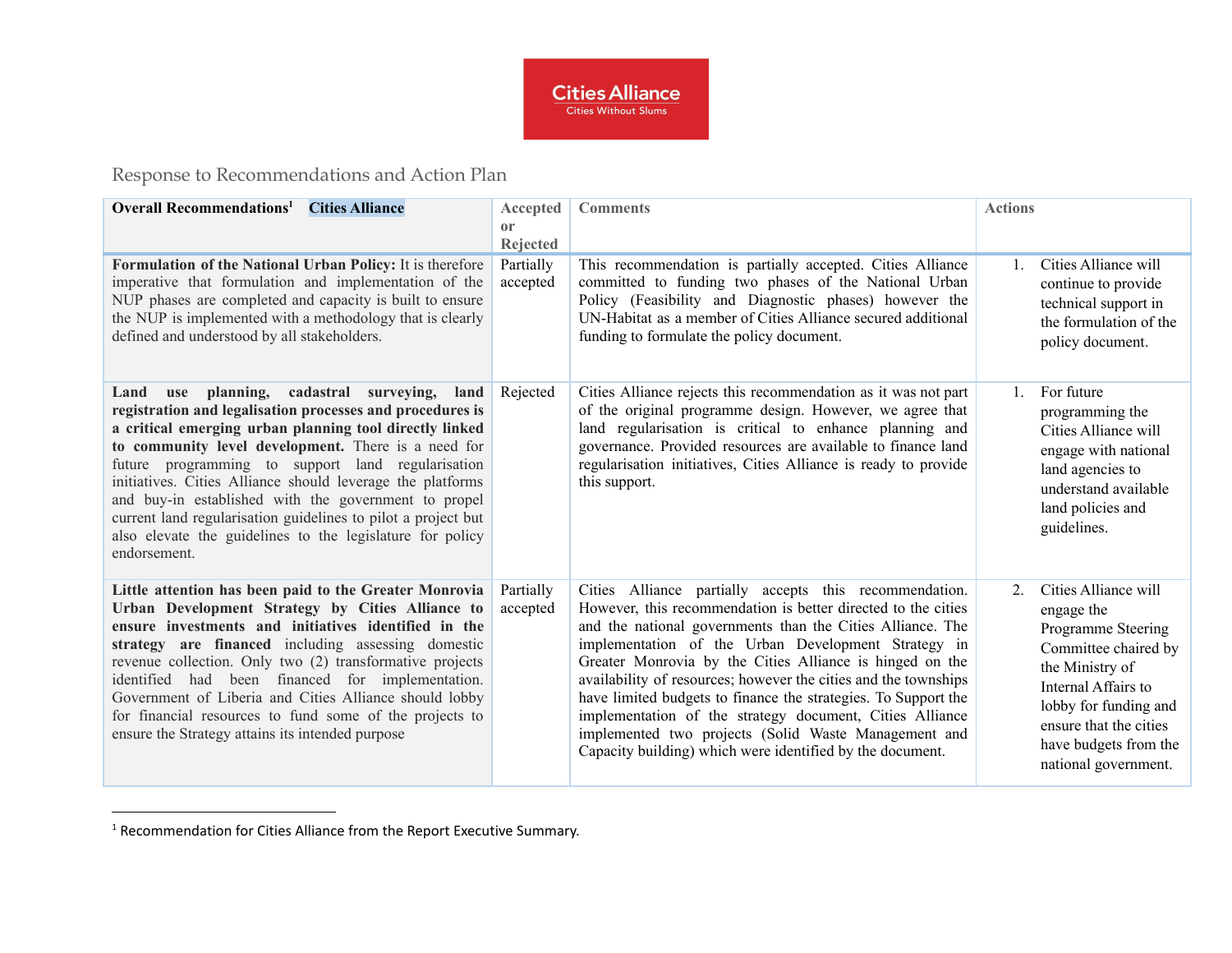## **Cities Alliance**

| <b>Future Programmes should consider supporting Health</b><br>Services through construction, renovating, tooling and<br>equipping health facilities. In addition, despite the<br>infrastructure<br>projects<br>community<br>implemented,<br>community needs still remain. With only 27% of the slum<br>dwellers able to assess sanitation facilities, there is need for<br>more community infrastructure projects to further enhance<br>access to basic services | Partially<br>accept   | Cities Alliance implemented infrastructure projects based on<br>the needs prioritised by communities. Submitted projects<br>undergo a vetting process and once they meet the safeguard<br>criteria, they are approved and implemented. The Programme<br>would have considered support for community-based health<br>infrastructure, however there were no proposals submitted by<br>communities on this. As a point to note, community needs are<br>immense, and a single project may not be in position to<br>address all community needs. | 3 <sub>1</sub> | For future<br>programming a review<br>of the community<br>needs can be assessed<br>to ascertain if there<br>are changes in<br>community needs. |
|------------------------------------------------------------------------------------------------------------------------------------------------------------------------------------------------------------------------------------------------------------------------------------------------------------------------------------------------------------------------------------------------------------------------------------------------------------------|-----------------------|---------------------------------------------------------------------------------------------------------------------------------------------------------------------------------------------------------------------------------------------------------------------------------------------------------------------------------------------------------------------------------------------------------------------------------------------------------------------------------------------------------------------------------------------|----------------|------------------------------------------------------------------------------------------------------------------------------------------------|
| The LCP should explore providing enterprise kits to<br>Saving Groups to support community-based enterprising<br>by training slum dwellers in interventions that boost<br>livelihoods but also work to avert the spread of COVID-19.<br>These include liquid soap to meet the essential hygiene<br>needs of families, but also quantities sufficient to earn<br>some profit.                                                                                      | Partially<br>accepted | The programme did not budget for start-up kits however<br>start-up merchandise worth \$120 was provided to water kiosk<br>attendants. A total of 104 water kiosk attendants benefited<br>from the initiative. Whilst street traders did not directly<br>benefit from enterprise kits, the evaluation concluded that the<br>initiatives around petty traders did enhance their livelihoods.                                                                                                                                                  | 4 <sub>1</sub> | For future<br>programming, Cities<br>Alliance will consider<br>initiatives to enhance<br>livelihoods across<br>programme<br>components.        |
| Cities Alliance should ensure that for all future<br>Programmes, Partners should have in-country presence<br>with well-structured offices capacitated with adequate<br>human resource to provide implementation support to their<br>local affiliates. This would ensure timely support to the<br>local affiliates, build capacity, improve supervision,<br>monitoring and accountability                                                                         | Accepted              | Cities Alliance fully accepts this recommendation. Some<br>implementing partners of the Liberia Country Programme did<br>not have in-country presence; however, they worked directly<br>with National institutions with an objective of strengthening<br>in-country capacities.                                                                                                                                                                                                                                                             | 5 <sub>1</sub> | Cities Alliance will<br>ensure the in-country<br>presence of<br>implementing partners<br>in future programmes.                                 |
| There is a need to support the firms to mechanise<br>production processes. The current production capacity<br>products cannot meet the ever-growing demand for their<br>products, mechanising production will address this<br>challenge. There is a need to further support the firms to<br>market their products particularly among slum dwellers and<br>urban poor, which is the target market for the firms.                                                  | Accepted              | This recommendation refers to the producers of alternative<br>and quality low-cost housing construction materials. Cities<br>Alliance agrees with this recommendation however the<br>devaluation of the pound sterling affected the programme.                                                                                                                                                                                                                                                                                              | 6              | For future<br>programming Cities<br>Alliance will budget<br>for the mechanised<br>production of<br>alternative<br>construction materials.      |
| <b>Partners</b>                                                                                                                                                                                                                                                                                                                                                                                                                                                  |                       |                                                                                                                                                                                                                                                                                                                                                                                                                                                                                                                                             |                |                                                                                                                                                |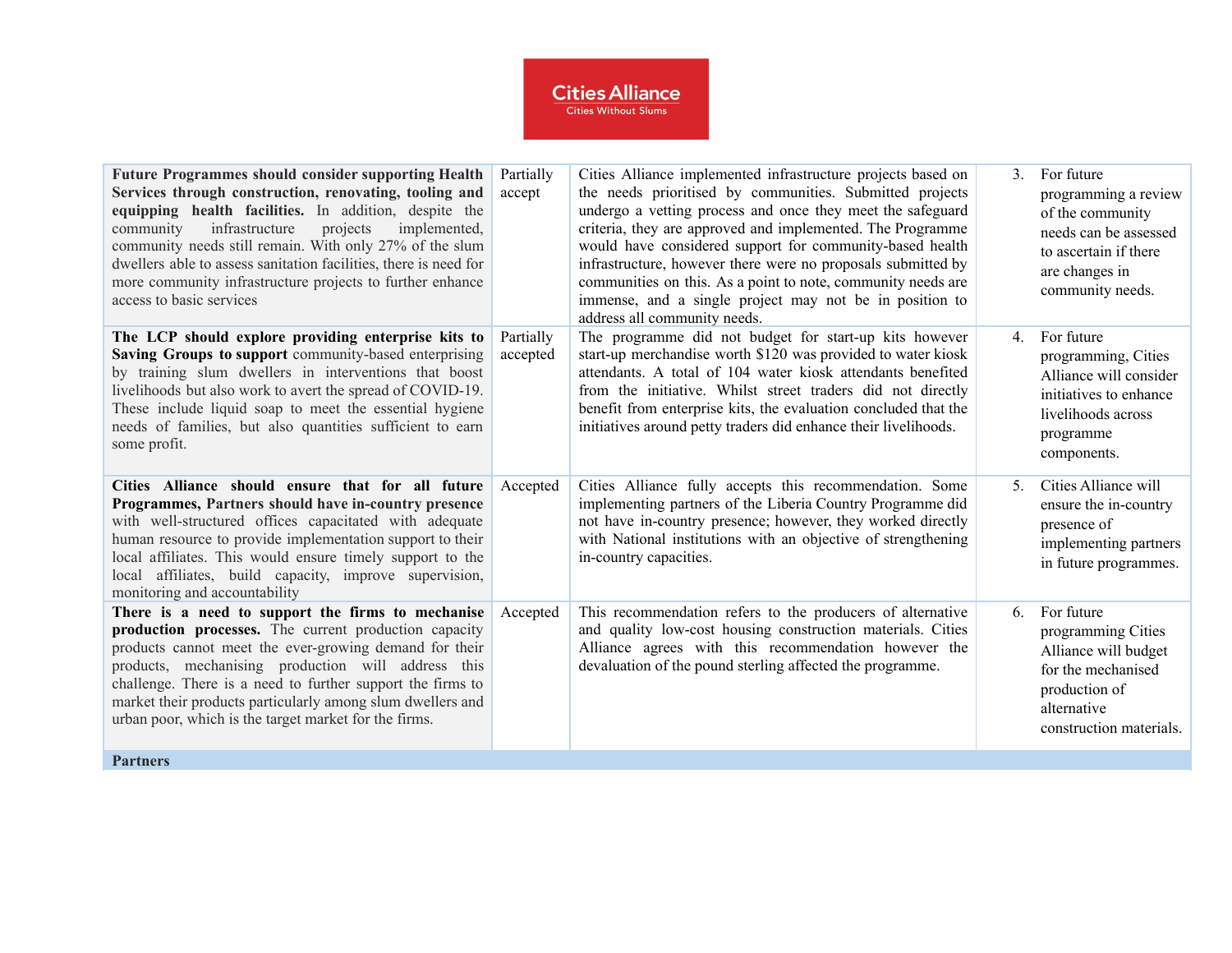## **Cities Alliance**

| Development of Incremental Slum Upgrading Policy and<br>Guidelines to provide guidance on how incremental slum<br>upgrading should be approached by the Government.<br>Once endorsed by government, the policy will streamline<br>investments efforts towards slum upgrading                                                                                                        | Partially<br>Accepted | Cities Alliance and its partners partially accept this<br>recommendation. The Slum Upgrading and Affordable<br>Housing framework was successfully developed under the<br>Programme, however the National Housing Authority needs<br>to present the document at the senate for legislation into a<br>policy document.                                                                       |                | 1. Legislation of the<br>framework document<br>by the senate                                                                                              |
|-------------------------------------------------------------------------------------------------------------------------------------------------------------------------------------------------------------------------------------------------------------------------------------------------------------------------------------------------------------------------------------|-----------------------|--------------------------------------------------------------------------------------------------------------------------------------------------------------------------------------------------------------------------------------------------------------------------------------------------------------------------------------------------------------------------------------------|----------------|-----------------------------------------------------------------------------------------------------------------------------------------------------------|
| Sustainability plans for CUF Projects by YMCA are yet<br>to be completed. There is a need to fast track this process<br>for communities to start using these facilities.                                                                                                                                                                                                            | Accepted              | Cities Alliance and its partners accepted this recommendation<br>and by the close of the programme all the sustainability plans<br>were completed.                                                                                                                                                                                                                                         | 2.             | Local partners YMCA<br>and FOLUPS will<br>continue monitoring<br>of the CUF projects<br>with support from the<br>CUF board                                |
| Replicating the Peace Island Model in other informal<br>settlements in Greater Monrovia: While there was interest<br>and desire for HFHI to replicate the works in Peace Island<br>in other informal communities, this could not be done due<br>to resource limitations. However, the impact this has had<br>in Peace Island requires replication in other informal<br>settlements. | Accepted              | Cities Alliance and the partners accept this recommendation<br>however this works when multiple projects are being<br>implemented in a community for example in Peace Island the<br>programme implemented community hall, water kiosks, biofil<br>toilets and other partners including the EU funded the<br>electrification project, while the government funded the road<br>construction. | 3 <sub>1</sub> | Cities Alliance will<br>seek opportunities to<br>replicate this model<br>for successful<br>multi-intervention<br>approaches through<br>future programming |
| Capacity building: Change of office for the FEPTIWUL<br>created a vacuum in terms of skills and capacity as the<br>trained incumbent executive committee handover office<br>with minimal mentorship to the incoming leaders. This<br>created a skills gap, therefore the need for capacity<br>building for newly appointed leaders.                                                 | Accepted              | Cities Alliance and its partners fully accept this<br>recommendation                                                                                                                                                                                                                                                                                                                       | 4.             | For future<br>programming,<br>community based<br>institutional<br>strengthening will be<br>incorporated into the<br>programme design.                     |
| The Housing Microfinance institution relied on resources<br>provided by the Country Programme to pilot the housing<br>loan product, however, the capital fund from the<br>Programme was small, and only eight (8) slum dwellers<br>have been advanced loans by Evaluation time. There is a<br>need for additional support to FFW to increase the size of                            | Partially<br>accepted | Cities Alliance partially accepts this recommendation. The<br>programme was aimed at establishing a micro housing loan<br>facility through existing microfinance intuitions. It was<br>thought that this was a new product that the financial<br>institutions would include in their portfolio however the<br>COVID-19 pandemic affected the financial capacity of                         | 5.             | Future programming<br>will incorporate pilot<br>loan products to<br>targeted beneficiaries.                                                               |